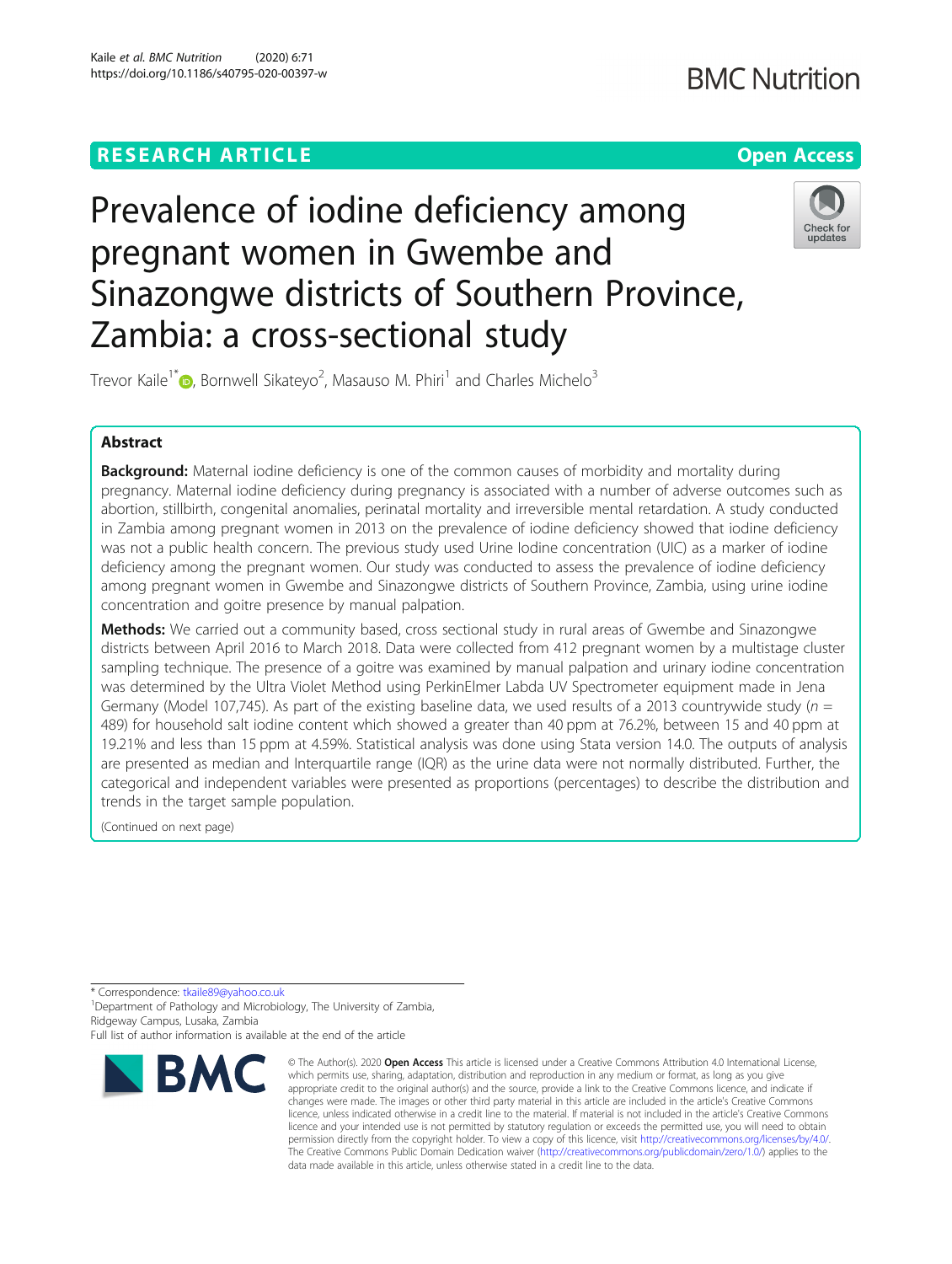#### (Continued from previous page)

Results: The median Urine Iodine concentration (UIC) of the pregnant women was 150 μg/L (Interquartile Range (IQR): 100–200 μg/L). Based on the UIC, There were 49% pregnant women who had inadequate iodine intake with urine iodine concentration of less than 150 μg/L, 34.0% had UIC of 150–249 μg/L indicating adequate iodine intake, 13.0% with UIC of 250–499 μg/L indicating more than adequate iodine intake, and 5.0% with UIC of above 500 μg/L indicating excessive iodine intake. To determine whether the women had access to iodized salt, we used baseline data from 2013 Zambia national survey for iodine concentration in household salt samples as being an average of 40 ppm, which also showed that 95.41% households consumed adequately iodized salt (≥15 ppm). The prevalence of goitre in our study was very low at 0.02% among the pregnant women of all ages who participated in the study (18–49 years).

**Conclusion:** Iodine deficiency was still not a public health concern among the pregnant women of Gwembe and Sinazongwe districts of Southern Province in Zambia. Goitre prevalence has remained very low in this study area. The UIC and goitre observations were consistent with the Zambia National Food and Nutrition Commission findings in 2013 report. However, our study showed more pregnant women with insufficient than adequate iodine status indicating the risk of developing IDD is still high in this region. It also reinforces the argument that strengthening of the existing salt iodization program is needed in order to make a homogenous iodated salt available to the communities. The National Food and Nutrition Commission of Zambia needs to find innovative ways of sensitizing people about the adverse effects of IDDs and how these could be prevented. It is recommended that iodine supplementation be introduced as part of the package of Antenatal clinic care for all pregnant women.

Keywords: Pregnant women, Iodine, Urine iodine, Iodine deficiency, Goitre, Iodization of salt

## Background

Iodine is an essential micronutrient used by the body to synthesize thyroid hormones that are necessary for normal growth, development and metabolism [\[1](#page-6-0)–[3](#page-6-0)]. Low iodine intake results in inadequate production of thyroid hormones that results in a syndrome known as iodine deficiency disorders (IDD) [[4\]](#page-6-0).

Iodine deficiency (ID) is a global health problem regardless of the level of development of the country [\[4,](#page-6-0) [5](#page-6-0)]. It was estimated in 2011 that 1.8 billion people consumed inadequate iodine and were at risk of developing IDD [[6](#page-6-0)]. The most vulnerable from the consequences of ID were pregnant women and their new born babies. The results of iodine deficiency are abortion, still birth, mental retardation of children born from such mothers, low birth weight, perinatal death, stunted infant growth, neuromotor, intellectual, behavioural and cognitive impairments, neonatal hypothyroidism and goitre [[7](#page-6-0)–[14](#page-7-0)]. WHO stated that the most prevalent cause of brain damage but yet preventable disorder was iodine deficiency [[15,](#page-7-0) [16](#page-7-0)]. There is paucity of data on the prevalence of iodine deficiency in pregnancy in Zambia.

Iodine Deficiency Disorders had been a great public health concern in Zambia leading to a number of prevalence studies [\[17](#page-7-0)–[22](#page-7-0)]. A goitre prevalence of 38% was reported among children in Serenje District in Central Province as far back as 1951 [[18\]](#page-7-0). This was followed by a nationwide comprehensive survey on IDD that involved 37 Districts from 8 provinces using goitre detected by neck palpation as a maker of iodine deficiency in 1971. The study found a goitre prevalence of 50.5% with a range from 27 to 81% across the whole country [\[18\]](#page-7-0). In

1989, a survey involving, 1163 children aged between 3 and 14 years in Livingstone in the Southern Province recorded a goitre prevalence of 18% [[19\]](#page-7-0). In 1991, another survey observed a goitre prevalence of 68% in 105 pupils aged between 8 and 12 years in Choma in Southern Zambia [\[19\]](#page-7-0). A United Nations Children's Fund (UNICEF) survey involving 2505 pupils drawn from all the nine provinces of Zambia recorded a goitre prevalence ranging from 9 to 82% with a mean of 31.6% across the country [\[20](#page-7-0)]. A 2011 IDD impact survey showed a marked stride in improving adequate iodine status in the population with an IDD prevalence of 14% using mid urine iodine concentration [[21](#page-7-0)].

The 2013 survey conducted among pregnant women showed that ID was not a public health concern [\[14](#page-7-0)]. However, no study has been conducted to simultaneously assess prevalence of ID among pregnant women in rural Zambia after reinforcement of monitoring of iodized salt imported into Zambia 1998. Gwembe and Sinazongwe districts of Southern Province in Zambia were among the high prevalence areas for Iodine deficiency in surveys done before 2011.

Therefore, this study was conducted to assess the prevalence of Iodine deficiency in pregnant women in Gwembe and Sinazongwe districts of Southern Province in Zambia as a way of determining the effectiveness of iodine intake among the pregnant women in Zambian population.

### Methods

### Study design

This was a community based, cross-sectional, quantitative study with both descriptive and analytic elements.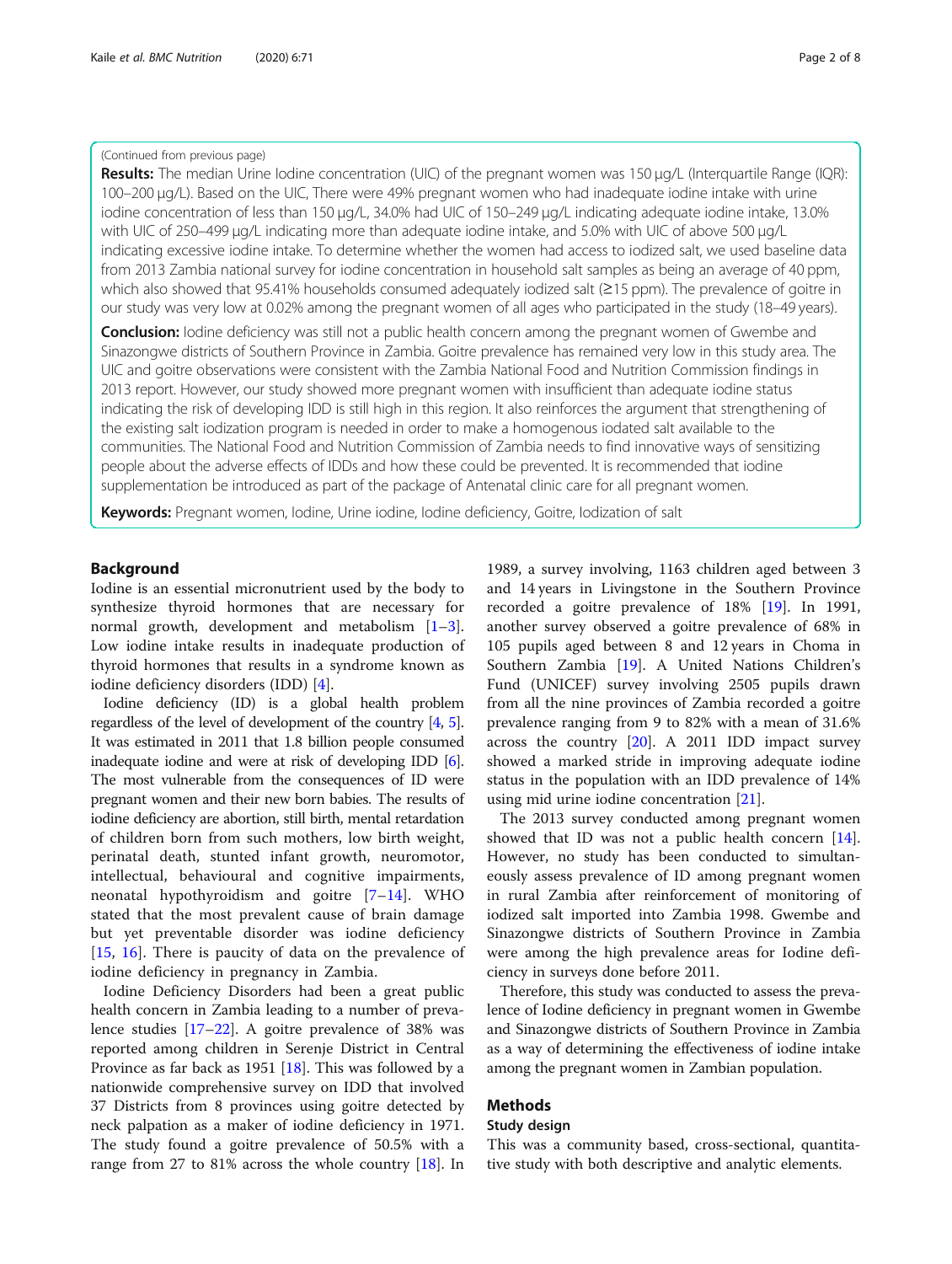## Study setting

The study was conducted between April 2016 to March 2018 in 6 and 12 Census Supervisory Areas (CSA) of Gwembe and Sinazongwe respectively. A Census Supervisory Areas is a lowest census unit in Zambia containing at least 80–120 households in a rural area and 120–150 households in an urban area with an average of 6 family members per household.

## Sample size

A single proportion sample size calculation formula was used to determine optimal sample size for estimating the prevalence of iodine deficiency. A sample size of 412 pregnant women was computed based on an estimated 32% prevalence of goitre in 1998 in the same area. In 2011, the nationwide survey showed 26.4% prevalence of UIC < 150 μg/L  $[15]$ , at 95% confidence level, 5% margin of error, design effect of 1.5 and non response rate of 10%. In this cross sectional study, our response rate was a 100%.

#### Sampling technique

A convenient sampling was used to select the pregnant women from the rural health centre catchment areas on first-come-first-recruitment basis using the census supervisory areas (CSA). The women were recruited as they came for their antenatal assessments. The pregnant women were identified as they came to the clinic by Rural Health centre staff (nurses, midwives and Medical Assistants). Individual participants were then selected using a systematic approach.

### Data collection method

In the surveys, data were collected using a pre-tested structured questionnaire. Socio-demographic data were collected using questions adapted from the Demographic and Health Surveys (DHS) questionnaire [[19](#page-7-0)]. The questionnaire was prepared in English and translated into local language (Chitonga). It was administered in either/ both languages according to participant preference. Data were collected by trained Rural Health Centre staff (nurses, Midwives, Medical Assistants and clinical Laboratory staff).

#### Goitre examination

Presence of goitre was examined by trained and experienced clinic staff using manual palpation techniques and graded according to the criteria of WHO/UNICEF/ ICCIDD [\[2](#page-6-0)]. The goitre was then classified as, grade 0 (no goitre), 1 (Palpable but not visible goitre) and grade 2 (palpable and visible goitre).

#### Urine sample collection and laboratory analysis

Random urine samples were collected from every 10th pregnant woman in disposable plastic cup specimen containers and transferred into screw capped plastic vials. Vials were sealed with parafilm to prevent leakage and evaporation. They were transported to Lusaka, University of Zambia, School of Medicine Laboratory where the urine samples were frozen and stored at  $-20^0$ C until they were analysed at the Food and Drugs laboratory in Lusaka, Zambia. Urine Iodine Concentration (UIC) was measured in duplicate by Ultra Violet Method using PerkinElmer Labda UV Spectrometer equipment, Jena, Germany. The UIC was categorized according to WHO/UNICEF/ICCIDD recommended epidemiological criteria for assessing iodine intake in pregnant women. Accordingly, the UIC was categorized as less than 150 μg/L, 150–249 μg/L, 250–499 μg/L, and equal and greater than 500 μg/L.  $[2]$  $[2]$ 

#### Data analysis

The data was analysed using Strata SE v.40. Histograms and the Kolmogorov-Simmov test were used to check for normality of numeric data before further analysis. Descriptive analysis was done using median and interquartile range (IQR) and percentage as appropriate for categorical and continuous variables. UIC was skewed and not normally distributed. Non-parametric Mann-Whitney U test and Wallis test were used to compare the median UIC and salt iodine concentration and differences between groups of categorical independent variables.

Bivariate and multivariate logistic regression analyses were used to identify the variables associated with goitre status. Independent variables were selected and included in the analysis to observe their effects on the development of goitre. In multivariate logistic regression analyses was undertaken to identify risk and predisposing factors to the development of goitre. These factors were; maternal education, and awareness of iodized salt and IDD, maternal age, parity, gestational age and salt iodine level.

#### Results

#### Study participants characteristics

This is shown in Tables [1](#page-3-0) and [2](#page-3-0) as Population distribution and characteristics of study participants in Rural Gwembe and Sinazongwe districts, Southern Province, Zambia, April 2016 – March 2018. They were almost four times more participants from Sinazongwe than Gwembe districts. All the 412 pregnant women were recruited as participants in their third trimester. The median age of the participants was 21.1 years but above 18 years of age. The legal age of consent for study participation is 18 years in Zambia. This could explain why there were no women below the age of 18 years participating in the study. The majority of the pregnant women were primagravidae (63%), Gestational age at recruitment was third trimester for 412 women (100%).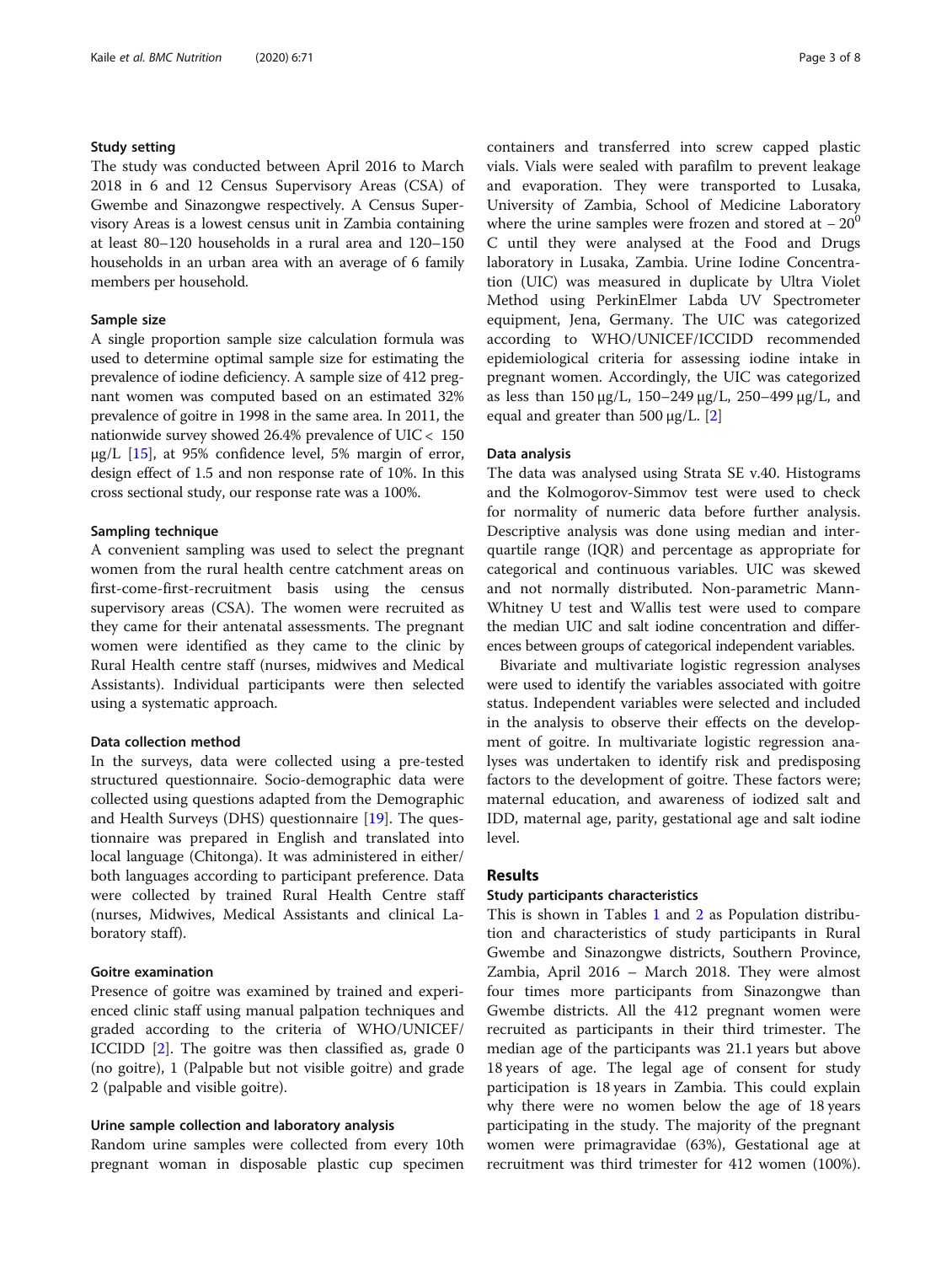<span id="page-3-0"></span>Table 1 Site population and age distribution data of the study participants

| <b>Number of Respondents</b> |                             |
|------------------------------|-----------------------------|
| 153 (23.2%)                  |                             |
| 479 (75.8%)                  |                             |
| 632 (100%)                   |                             |
|                              |                             |
| Gwembe                       | Sinazongwe                  |
| 84 (59%)                     | 270 (56%)                   |
| 35 (24%)                     | 138 (29%)                   |
| 7(5%)                        | 32 (7%)                     |
| 9(6%)                        | 23 (5%)                     |
| 7 (5%)                       | 12 (3%)                     |
| $1(0.7\%)$                   | 4 (1%)                      |
| 143                          | 479                         |
|                              | Age distribution (in years) |

The median number of pregnancies was 1. Of these women, 10% were illiterate, 49% had primary education, 41% had secondary education. Prevalence of goitre (0.02%), which was very low, was not associated with age, parity, lack of basic education, employment status, consumption of sorghum or sources of water.

The pregnant women in our study were mainly subsistence farmers (64%) who grow only enough food for their families. They consumed mostly maize (92%), the regional staple food, although a few grew and consumed sorghum as well.

The water sources that were available to these participants were safe water from either borehole or tap water (77%). By contrast, only about 23% used the alternative sources from rivers, streams and wells. The average family size was six  $(+/- 2)$ .

|  |  |  | Table 2 Study population education levels and parity |  |  |  |
|--|--|--|------------------------------------------------------|--|--|--|
|--|--|--|------------------------------------------------------|--|--|--|

|                    | <b>Educational profiles</b> |            |
|--------------------|-----------------------------|------------|
| <b>Education</b>   | Gwembe                      | Sinazongwe |
| None               | 31 (22%)                    | 42 (9%)    |
| Primary            | 71 (50%)                    | 234 (49%)  |
| Junior High School | 35 (24%)                    | 131 (27%)  |
| Senior High School | 6(4%)                       | 66 (14%)   |
| Totals             | 143                         | 479        |
|                    | <b>Parity</b>               |            |
| Parity             | Gwembe                      | Sinazongwe |
| More than 1        | 24 (17%)                    | 78 (16%)   |
| 1                  | 20 (14%)                    | 104 (22%)  |
| $\Omega$           | 99 (69%)                    | 297 (62%)  |
| Totals             | 143                         | 479        |

## Occupation status, food and water sources

The majority of the women were farmers who grew enough of their own food, mainly maize, to feed their families. The main source of water for their daily use was borehole water which did not have iodine added to it.

## Knowledge of iodised salt and iodine deficiency disorders and practice of use of iodized salt

More than 80% of the participants indicated that they had heard about iodized salt through radio campaigns (NFNC). Other sources of information were Community Health workers (CHW). Iodized salt usage in our study was 96% of the women iodized coarse salt and 1.6% fine iodised salt.

## Desk review on iodine concentration of household salt samples ( $n = 489, 2013$ )

The review data of iodine concentrations (ppm) in the salt samples from households ranged from less than 15 to above 40 ppm. Adequately iodated salt with 15–40 ppm iodine was 19.21%, iodine content less than 15 ppm was 4.59% and above 40 ppm was 76.2% [[14\]](#page-7-0).

The UIC was tabulated according to the WHO /UNICEF/ICCIDD criteria. The table showed the median UIC in third trimester as 150 μg/L (IQR: 100–200 μg/L). There were 49% pregnant women who had inadequate iodine intake with urine iodine concentration of less than 150 μg/L, 34.0% had UIC of 150–249 μg/L indicating adequate iodine intake, 13.0% with UIC of 250–499 μg/L indicating more than adequate iodine intake, and 5.0% with UIC of above 500 μg/L indicating excessive iodine intake,.

### Prevalence of goitre

Figures [1](#page-4-0) and [2](#page-4-0) showed the trend of goitre prevalence over time in the different towns and districts in Zambia. It is shown that the prevalence of goitre among the pregnant women in Gwembe and Sinazongwe districts study area was 0.02% (only 1 woman out of 412 had a palpable goitre) this was grade 1 goitre. There was no visible grade 2 goitre among the pregnant women who participated in the study. The trend shows that there was a significant reduction of goitre in the population from 1951 to 2018.

## **Discussion**

The study findings concurs with the observations of 2011 and 2013 countrywide survey that reported that Iodine deficiency was no longer a public health concern in Zambia. This was confirmed by use of both clinical signs for the presence of goitre in pregnant women as well as biochemical methods of determining random urine iodine concentration. The goitre prevalence was very low at 0.02% and Urinary Iodine concentration median at 150 μg/L, with an interquartile range of 100–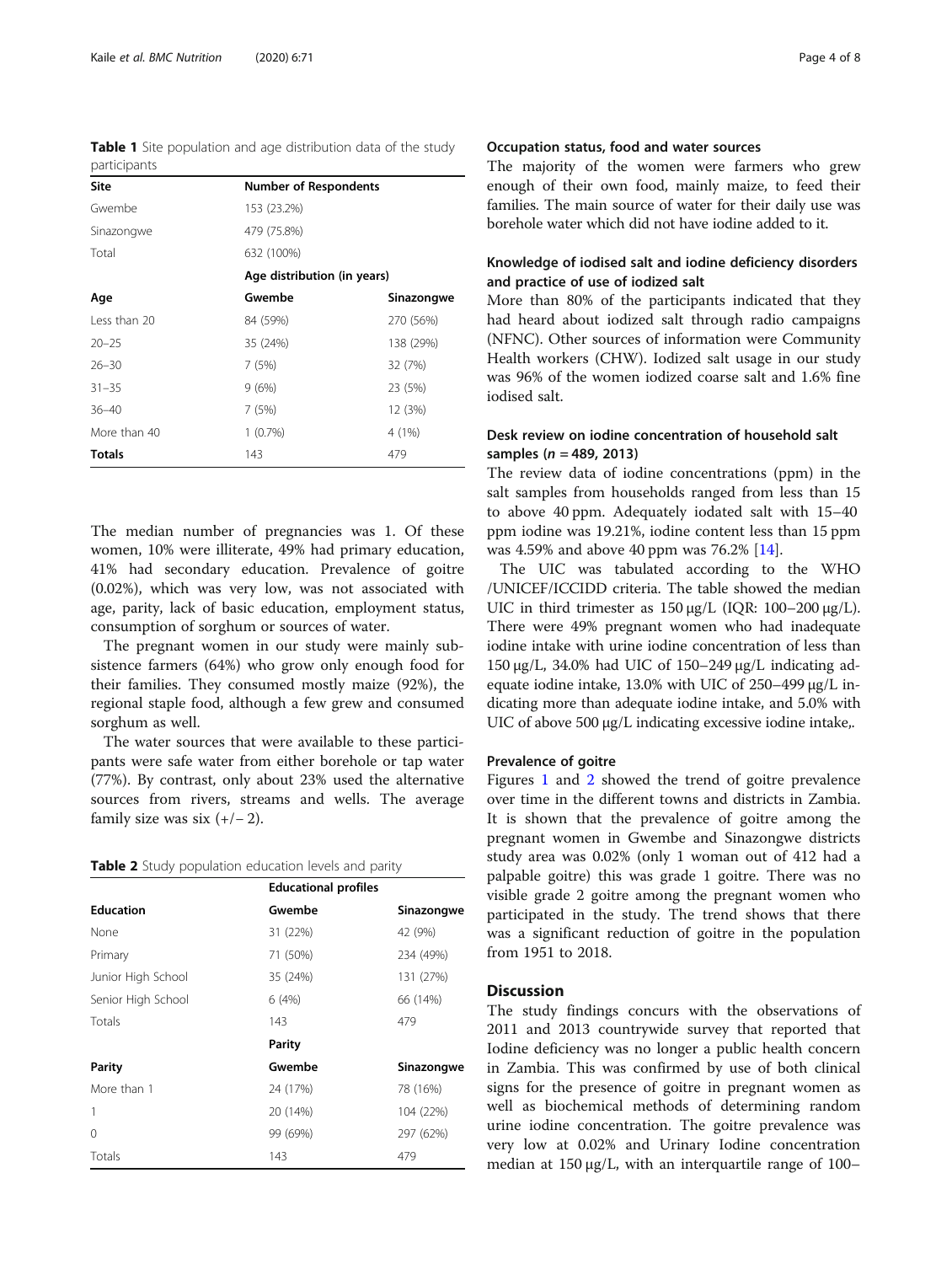<span id="page-4-0"></span>

200 μg/L. The urinary iodine concentrations represents recent iodine intake and could be used as a good indicator of iodine status [\[23](#page-7-0)]. It has been observed that prevalence of goitre tended to increase in women of multiparity [[14,](#page-7-0) [21,](#page-7-0) [22,](#page-7-0) [24](#page-7-0)], who were of older age group, although age by itself did not have much effect except for women who had repeated pregnancies [\[24](#page-7-0)]. This trend was not observed in our study as the majorityThe majority of the pregnant women were primagravidaes and below the age of 25 years (77%) as a result could be less at risk of goitre (Tables [1](#page-3-0) and [2\)](#page-3-0).

Studies carried out in Denmark, France and Turkey all showed that illiteracy among pregnant women and guardians was associated with predisposition to Iodine deficiency in pregnant women and school going age

[[25](#page-7-0)–[30](#page-7-0)]. The explanation given is that was that educated women with disposable income tended to afford iodated salt and that they had enough knowledge on the importance of consumption of iodated salt. However, multivariate analysis of our data did not show any link between goitre development and maternal literacy levels (Tables [1](#page-3-0) and [2](#page-3-0)), this was demonstrated by the very low goitre prevalence observed in the study communities (Figs. 1 and 2) with a significant down ward trend since goitre monitoring started in Zambia.

In Table [3,](#page-5-0) the iodine Urine concentrated were grouped according to the WHO/UNICEF/ICCIDD criteria. We observed a median UIC of 150 μg/L in 34% of the pregnant women. This was within the range of 150–249 μg/L which was indicative of iodine sufficiency or adequate iodine

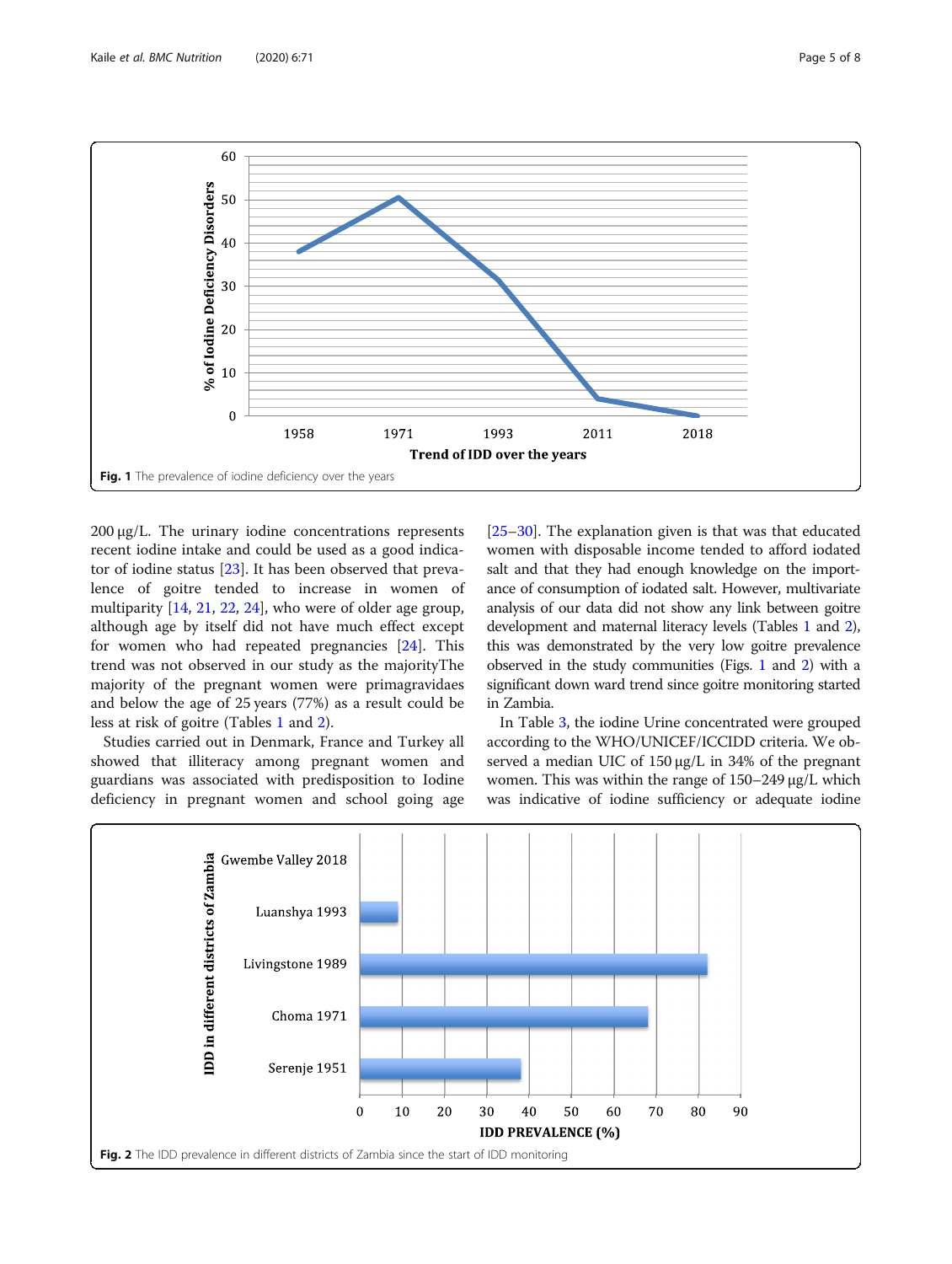| lodine intake status | Urine Iodine<br>concentration (µg/L) | Number (n)      | Percent (%) |
|----------------------|--------------------------------------|-----------------|-------------|
| Insufficient         | < 150                                | 106             | 48.6        |
| Adequate             | 150-249                              | 74              | 34.0        |
| More than Adequate   | 250-499                              | 28              | 12.8        |
| Excessive            | $\geq 500$                           | 10 <sup>°</sup> | 4.6         |
| Total                |                                      | 218             | 100         |

<span id="page-5-0"></span>Table 3 Urinary iodine concentration levels in pregnant women in their third trimester in Gwembe and Sinazongwe of Southern Province, Zambia from April 2016 to March 2018 ( $n = 218$ )

intake in line with WHO/UNICEF/ICCIDD criteria [\[2\]](#page-6-0). In this study the median UIC was 150 μg/L, which was within the recommended adequate minimum median UIC for pregnant women. However, in Table 3, 49% of our study participants had insufficient recommended UIC (< 150 μg/L) which was below the cut off for adequate iodine intake. This is almost half of the study participants showing iodine intake lower than the recommended minimum median UIC for pregnant women which suggests that half of the pregnant women and their new born may still suffer from adverse effects of iodine deficiency in Gwembe and Sinazongwe districts.

Our study results are in contrast to the previous study carried out to determine the iodine status of pregnant women in Zambia of 2011. This study reported a prevalence of Iodine deficiency with UIC less 150 μg/L at 26.4%  $[14]$  $[14]$  and a median UIC of 264  $\mu$ g/L which was above the normal range of  $150-249 \mu g/L$ . [\[14\]](#page-7-0) This study also reported a normal median UIC of 150 μg/L but which was negatively skewed. We observed a reduction on the median UIC in the current study suggesting a relaxation on monitoring of consumed iodated salt in the communities. This suggests that the pregnant women were still at risk of IDD thus predisposing their new borns also to IDD.

The WHO/UNICEF/ICCIDD criteria for prevalence of goitre greater than 5% indicated a public health problem [[2\]](#page-6-0). The prevalence of goitre in the current study was 0.02% which was far much lower than the cut off where IDD would be considered a public health problem. The prevalence was far lower in these areas and suggests a consistent downward trend of the goitre through out the country as shown in (Figs. [1](#page-4-0) and [2\)](#page-4-0). The overall reduction in whole country may be an indication that the iodine supplementation strategies put in place by the National Food and Nutrition Commission of the Republic of Zambia are yielding results and a continuous monitoring of imported salts for human and animal consumption should be strengthened (NFNC). However with an increase in insufficient iodine intake status and a reduction in iodine status for adequate iodine intake by the pregnant women shown in Table 3, the IDD problem may still resurface in Zambia. This finding is significant and we

propose that the National Food and Nutrition Commission needs to reinforce monitoring and compliance of salt iodization and other iodine fortification and supplementation in other food staffs. The observed increase in iodine concentration in salt samples used by households may help in mitigating increased iodine intake [[27](#page-7-0)].

The pregnant women in our study were mainly farmers (64%) who grew enough food for their families. Further, these families grew and consumed mostly maize (92%), the regional staple food, although a few grew and consumed sorghum as well. Maize consumption did not predispose to iodine deficiency. This observation suggested good nutrition status for the study population.

The water sources that were available to these participants were safe water from either borehole or tap water (77%). By contrast, only about 23% used the alternative sources from rivers, streams and wells. Sources of water were not associated with goitre or inadequate iodine intake.

It is now universally accepted that universal salt iodization (USI) consisting of iodizing all salt meant for human and animal consumption is the most affordable way of alleviating IDD [[2\]](#page-6-0). The National Food and Nutrition Commission of Zambia of 2013 found 19.21% of household salt sample to be using adequately iodated salt (15–40 ppm iodine), 4.59% (at less than 15 ppm) and 76.2% (at above 40 ppm). This showed that most salt manufacturers were complying with iodization of salt process, although most them were over iodizing the salt [[27\]](#page-7-0). This observation of high iodine in salt may be desirable considering that almost half (49%) of the pregnant women had less that 150 μg/L of median UIC meaning that they were not taking enough iodine in their daily consumption hence higher iodine levels in household salt was a better strategy of increasing iodine status in pregnant women. This study findings reinforces the suggestion that poor adherence to salt regulation by salt producers requires continuous effective monitoring system at ports of entry for all imported and locally produced salt in Zambia. The improvement of effective coverage of adequately iodated salt by manufacturers through effective monitoring would assist in mitigating insufficient and excessive iodine intake among pregnant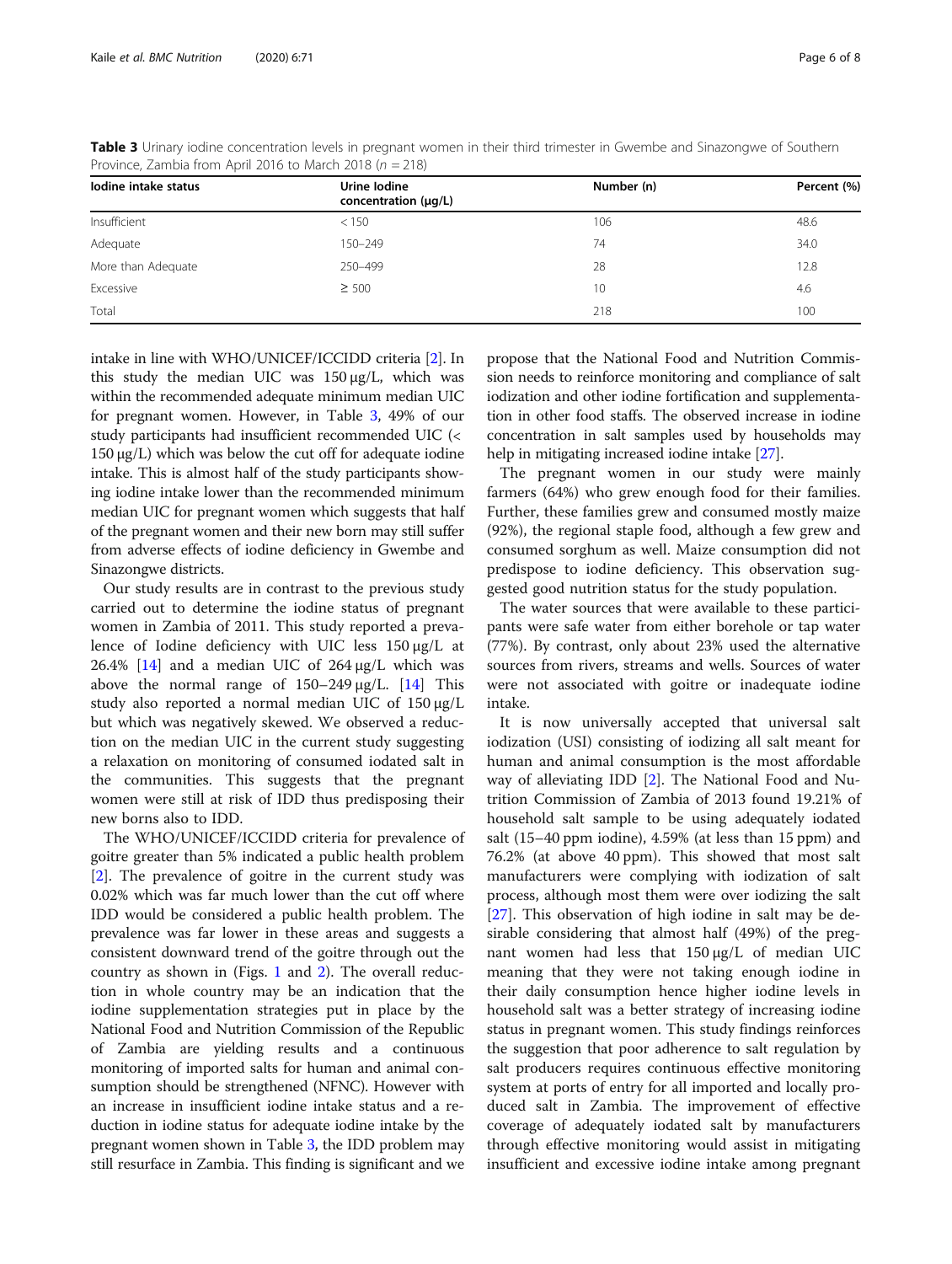<span id="page-6-0"></span>women in Zambia. The low iodine status among women suggests that there is a lack of knowledge about IDD and consumption of iodised salt among pregnant women in Gwembe and Sinazongwe districts implying that dissemination of IDD and its effects on the foetus has not been conveyed comprehensively at consumer community level.

To the best of our knowledge, this is the second study in Zambia to assess the prevalence of goitre among pregnant women using clinical and biochemical methods. This study had some limitations in that a single random sample of urine was collected for analysis of iodine. Urinary iodine tended to have a daily variation depending on individual iodine intake of each woman. Therefore urinary iodine concentration could only be used to assess the iodine status of a population but not of individuals [[23](#page-7-0)]. Micronutrients such as selenium that was known to enhance iodine deficiency were not measured in our study. The other limitation was that we depended on baseline data from National Food and Nutrition Commission of Zambia for household iodine content in salt. We did not measure iodine content of water and other food staffs. Inter individual variations may have occurred among the clinical staff when palpations for goitre were done. Ultrasound detection of goitre may be more sensitive but may not be practicable in low resource settings like Zambia.

## Conclusion

Iodine deficiency was still not a public health concern among the pregnant women of Gwembe and Sinazongwe districts of Southern Province in Zambia. Goitre prevalence has remained very low in this study area. The UIC and goitre observations were in line with the Zambia National Food and Nutrition commission findings of 2013 report. However, our study showed more pregnant women with insufficient than adequate iodine status indicating a risk to developing IDD is still high in this region. It also reinforces the argument that strengthening of the existing salt iodization program is needed in order to make a homogenous iodated salt available to the communities. The National Food and Nutrition Commission of Zambia needed to find innovative ways of sensitizing people about the adverse effects of IDDs and how these could be prevented. It is recommended that iodine supplementation be introduced as part of the package of Antenatal clinic care for all pregnant women.

#### Abbreviations

NHDS: National Health Demographic survey; FAO: Food and Agricultural Organization; ICCIDD: International Council on Control of Iodine Deficiency Disorders; IDD: Iodine Deficiency Disorders; UIC: Urinary Iodine Concentration; USI: Universal salt iodization; WHO: World Health Organization

#### Acknowledgments

We would like to thank the District Nursing Officers; Ms. Maggie Mukuta, and Ms. Jestina Kafunga for the logistics assistance in collecting data and samples from the participants as well as Professors V. S. Singaram and R. Hift from University of KwaZulu Natal as study leaders for the first author.

#### Authors' contributions

TK conceived the study, designed the study, oversaw the data collection, analysed the data and drafted the manuscript; BS assisted in statistical analysis of the data and participated in the drafting of the manuscript; MMP assisted in drafting manuscript and editing and CM participated in the drafting and editing of the manuscript. All authors have read and approved the manuscript.

#### Funding

We would like to acknowledge the financial support provided by the Norwegian Agency for Development (NORAD) through the NORHED QZA-0848 QZA-MW-13/00032, The USA NIH through the MEPI grant and SACORE Grant, All the funders did not influence or participate in the design of the study, collection, analysis, and interpretation of data and in writing the manuscript.

#### Availability of data and materials

Data and materials availability for this manuscript can be requested from the corresponding author in reasonable time.

#### Ethics approval and consent to participate

Ethical clearance was obtained from the institutional review boards of University of Zambia Biomedical Research Ethics Committee (FWA 00000338, IRB 00001131 Ref. No. 003–05-02) and University of KwaZulu-Natal (FWA 678, Rec 290408–009, Ref: 131/14). Approval was given by Ministry of Health to carry out the study (MH/101/17/6). The local authorities of the districts were informed about the study objectives and they participated in logistics. After the study purpose was explained to the pregnant women informed written consent was obtained. Confidentiality of the data obtained from participants was strictly secured and maintained.

#### Consent for publication

Not applicable.

#### Competing interests

We have no competing interests.

#### Author details

<sup>1</sup>Department of Pathology and Microbiology, The University of Zambia, Ridgeway Campus, Lusaka, Zambia. <sup>2</sup>Department of Medical Education Development, The University of Zambia, School of Medicine, Ridgeway Campus, Lusaka, Zambia. <sup>3</sup>The University of Zambia, School of Public Health, Ridgeway Campus, Lusaka, Zambia.

#### Received: 23 April 2020 Accepted: 9 November 2020 Published online: 09 December 2020

#### References

- 1. Andersson M, Takkouche B, Egli I, Benoist B. The WHO global database on iodine deficiency disorders: the importance of monitoring iodine nutrition. Scand J Nutr. 2003;47(4):162–6.
- 2. FAO/WHO. Vitamin and mineral requirements in human nutrition. 2nd ed. Geneva: World Health Organization; 2004.
- 3. WHO/UNICEF/ICCIDD. Assessment of iodine deficiency disorders and monitoring their elimination: A guide for program managers. 3rd ed. Geneva: World Health Organization; 2007.
- 4. Zimmermann MB, Jooste PL, Pandav CS. Iodine-deficiency disorders. Lancet. 2008;372(9645):1251–62.
- 5. Pearce EN, Andersson M, Zimmermann MB. Global iodine nutrition:where do we stand in 2013? Thyroid. 2013;23:523–8.
- 6. Andersson M, Karumbunathan V, Zimmermann MB. Global iodine status in 2011 and trends over the past decade. J Nutr. 2012;142:744–50.
- 7. Glinoer D. The importance of iodine nutrition during pregnancy. Public Health Nutr. 2007;10:1542–6.
- 8. Yadav K, Pandav CS. National Iodine Deficiency Disorders Control Programme: current status & future strategy. Indian J Med Res. 2018; 148(5):503.